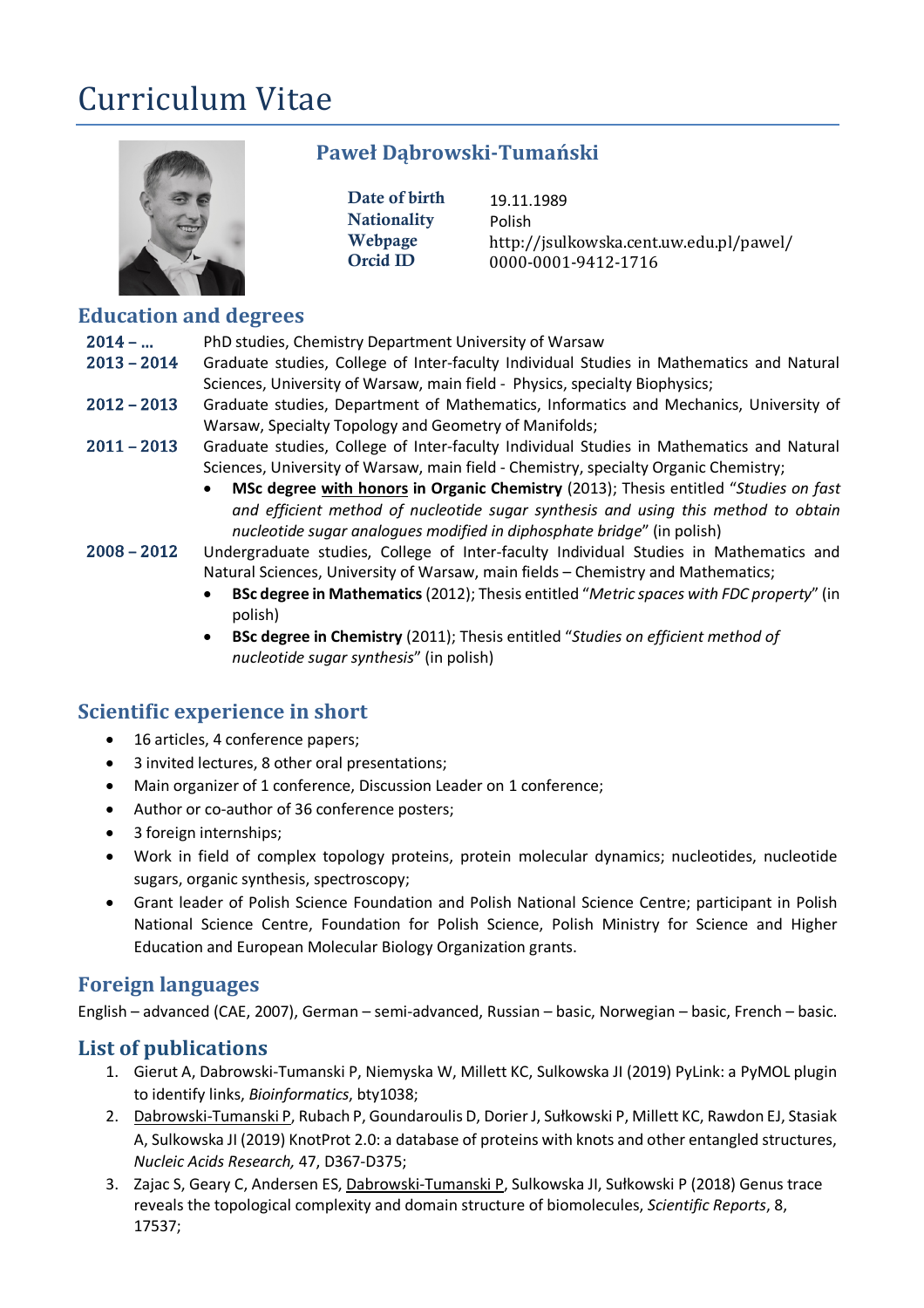- 4. Dabrowski-Tumanski P, Sulkowska JI (2018) The APS-bracket A topological tool to classify lasso proteins, RNAs and other tadpole-like structures. *Reactive and Functional Polymers*, 132, 19-25;
- 5. Dabrowski-Tumanski P, Piejko M, Niewieczerzal S, Stasiak A, Sulkowska JI (2018) Protein Knotting by Active Threading of Nascent Polypeptide Chain Exiting From the Ribosome Exit Channel. *Journal of Physical Chemistry B,* 122(49), 11616-11625;
- 6. Jarmolinska AI, Kadlof M, Dabrowski-Tumanski P, Sulkowska JI (2018) GapRepairer–a server to model a structural gap and validate it using topological analysis, *Bioinformatics*, 34(19), 3300-3307;
- 7. Zhao Y, Dabrowski-Tumanski P, Niewieczerzal S, Sulkowska JI (2018) The exclusive effects of chaperonin on the behavior of proteins with 52 knot. *PLoS Computational Biology*, 14(3), e1005970;
- 8. Dabrowski-Tumanski P, Sulkowska JI (2017) To tie, or not to tie? That is the question. *Polymers,* 9(9), 454;
- 9. Gierut A, Niemyska W, Dabrowski-Tumanski P, Sułkowski P, Sulkowska JI (2017) PyLasso a PyMOL plugin to identify lassos. *Bioinformatics*, 33(23), 3819-3821;
- 10. Dabrowski-Tumanski P, Sulkowska JI (2017) Topological knots and links in proteins. *PNAS*, 114(13), 3415-3420.
- 11. Niemyska W, Dabrowski-Tumanski P, Kadlof M, Haglund E, Sułkowski P, Sulkowska JI (2016) Complex lasso: new entangled motifs in proteins. *Scientific Reports*, 6: 36895.
- 12. Dabrowski-Tumanski P, Jarmolinska AI, Niemyska W, Rawdon EJ, Millett KC, Sulkowska JI (2016) LinkProt: a database collecting information about biological links. *Nucleic Acids Research*, 45(D1), D243-D249.
- 13. Dabrowski-Tumanski P, Niemyska W, Pasznik P, Sulkowska JI (2016) LassoProt: server to analyze biopolymers with lassos. *Nucleic acids research*, 44(W1), W383-W389.
- 14. Dabrowski-Tumanski P, Stasiak A, Sulkowska JI (2016) In Search of Functional Advantages of Knots in Proteins. *PloS one*, 11(11), e0165986.
- 15. Dabrowski-Tumanski P, Jarmolinska AI, Sulkowska JI (2015). Prediction of the optimal set of contacts to fold the smallest knotted protein. *Journal of Physics: Condensed Matter*, 27(35), 354109.
- 16. Dabrowski-Tumanski P, Kowalska J, Jemielity J (2013) Efficient and rapid synthesis of nucleoside diphosphate sugars from nucleoside phosphorimidazolides. *European Journal of Organic Chemistry*, 2013(11), 2147-2154.

#### List of conference papers

- 1. Dabrowski-Tumanski P, Zhao Y, Niewieczerzal S (2017) Parallel folding pathways of UCH-L1-protein with Gordian knot-differ in topology of intermediate. *European Biophysics Journal with Biophysics Letters* 46, S212-S212
- 2. Dabrowski-Tumanski P, Sklodowski M, Sulkowska JI (2016) Current approaches to disentangle the mystery of knotted protein folding. *TASK Quarterly* 20(4), 361-371.
- 3. Dabrowski-Tumanski P, Osowniak A, Kowalska J, Jemielity J (2015*)* Synthesis of nucleotide sugars and nucleoside 5'-phosphosulfates by MgCl2 mediated coupling*. Collection of Czechoslovak Chemical Communications*, 12, 354-356.
- 4. Dabrowski-Tumanski P, Niewieczerzal S, Sulkowska JI (2014) Determining Critical Amino Acid Contacts for Knotted Protein Folding. *TASK Quarterly* 18(3), 265–279.

#### **Organization experience**

6-7.01.2018 Co-chair of Gordon Research Seminar on Protein Folding dynamics - From Disorder to Order: Fundamentals, Function and Evolution of Protein Folding

## **Participation in grants**

2017 "*Lassos and links – topological manifolds in biological objects – introduction to nanomedicine*" – Mobilność + grant, Polish Ministry of Science and higher education, Poland, grant amount 422,400 zł (~115,000 \$), grant leader - DECLINED.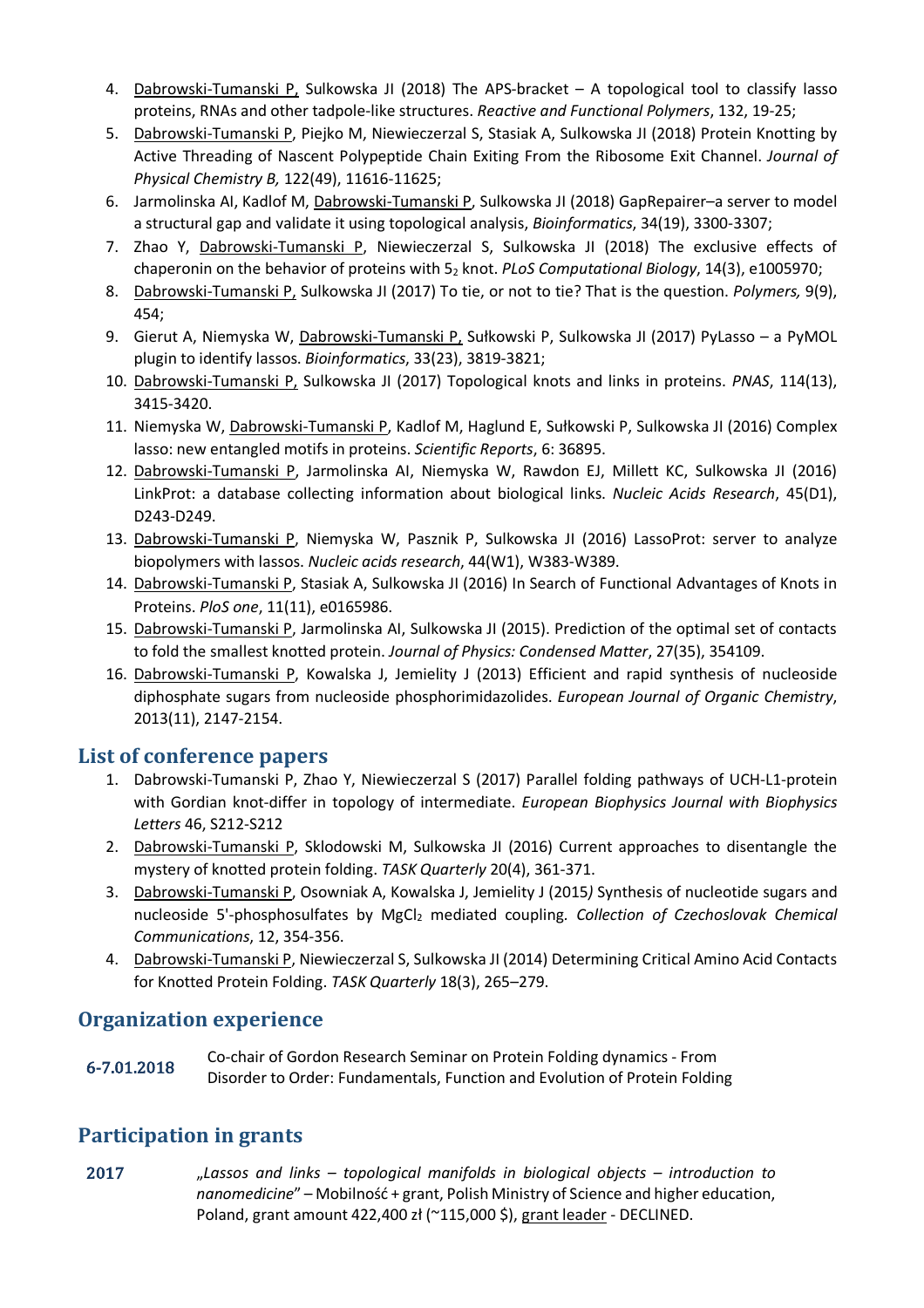- 2017 - … "*Entangled proteins – introduction to nanomedicine*" Etiuda grant, National Science Centre, Poland, grant amount 115,676 zł (~32,000 \$), grant leader.
- 2017 ... EMBO small grant European Molecular Biology Organization; investigator (grant leader: Joanna Sulkowska).
- 2016 – 2019 "*Identification and characterization of proteins with link topology"*  Preludium, National Science Centre, Poland, grant amount 100,000 zł (~28,000 \$), grant leader.
- $2016 ...$  Entangled proteins study on new structures and solving their mysteries" Ideas Plus, Ministry of Science and Higher Education, Poland; investigator (grant leader: Joanna Sulkowska).
- 2016 –2017 "*Working on methodology of macromolecular link detection in proteins*" Grant for Young Scientists, University of Warsaw; grant leader; realized
- 2015 – 2016 "*Is it possible to catch biology on mathematical lasso? New topological structures in proteins*" – Inter Grant, Fundation for Polish Science; realized (grant leader: Wanda Niemyska).
- 2015 2016 "Characterization of the structure/function correspondence in complex lasso *proteins*" – Grant for Young Scientists, University of Warsaw; grant leader; realized.
- 2014 ... *Jnfluence of entangled structure on the function and prediction of structure of proteins*" – Sonata BIS, National Science Centre, Poland; investigator (grant leader: Joanna Sulkowska).
- 2014 ... EMBO Installation Grant, European Molecular Biology Organization; investigator (grant leader: Joanna Sulkowska).
- 2012-2014 "New reagents and methods in synthesis of modified nucleotides and their usefulnes to obtaining biochemical tools and nucleotides with high therapeutical potential" – Sonata BIS, National Science Centre, Poland; investigator (grant leader: Jacek Jemielity).

#### **Awards**

- Start stipendist (Foundation for Polish Sciences) 2017;
- Scholarship of the Ministry of Science and Higher Education for PhD students (2017);
- Scholarship of the Ministry of Science and Higher Education (2009, 2012);
- Finalist of the 1st edition of the competition "Chemistry Gold Medal" for the best Bachelor thesis in the field of chemistry;
- 2<sup>nd</sup> poster award on conference Biomolecules and Nanostructures 5, 13-17.05.2015;
- Travel grant award on The 29th Annual Symposium of The Protein Society, 22-25.07.2015, Barcelona;
- Scholarship of rector for the best student (2012);
- Scholarship of rector for the best PhD student (2014,2015,2018).

## **List of invited lectures**

- 1. Dabrowski-Tumanski P, Sulkowska JI "Knots and links in proteins stabilization of virus capsids", Seminar at Los Alamos, New Mexico, USA, 17.01.2018;
- 2. Dabrowski-Tumanski P, Sulkowska JI "The lassos in proteins matrix classification and topological distance", The Geometry and Topology of Knotting and Entanglement in Proteins, CMO-BIRS Workshop, Oaxaca, Mexico, 05-10.11.2017;
- 3. Dabrowski-Tumanski P, Sulkowska JI "Topological knots and links in proteins", Physics and Biology of Proteins workshop, Natal, Brazil, 12-28.06.2017;

## List of oral presentations

- 1. Dabrowski-Tumanski P, Goundaroulis D, Stasiak A, Sulkowska JI "Deterministic knots and θ-curves in proteins", Polymers meet topology, Tokyo, Japan, 30.01-01.02.2019;
- 2. Dabrowski-Tumanski P, Sulkowska JI " $\theta$ -curves in proteins On the verge of proteins' topological complexity", Knots in Gdansk II, Gdańsk, Poland, 14-15.06.2018;
- 3. Dabrowski-Tumanski P, Niewieczerzal S, Zhao Y, Sulkowska JI "Two pathways of proteins with Gordian (52) knot folding", EMBO Workshop, Serock, Poland, 3-5.03.2017;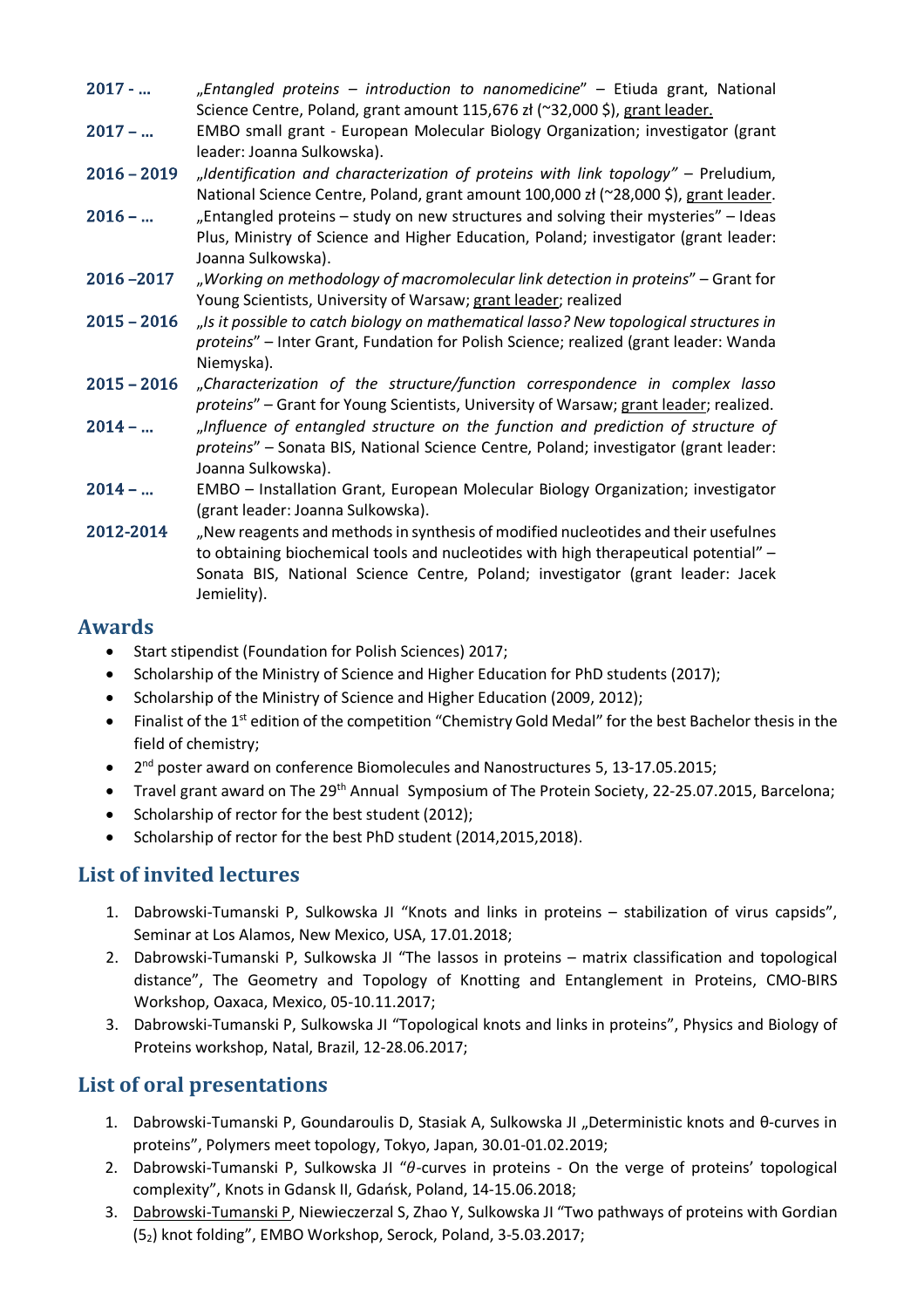- 4. Dabrowski-Tumanski P, Sulkowska JI "*Topology of proteins with complex lasso structure"*, Knots in Hellas 2016, Ancient Olympia, Greece, 17-23.07.2016;
- 5. Dabrowski-Tumanski P, Sulkowska JI; *"Complex lasso proteins - how to form a topological link in protein"*, 6th VSSSB, Warsaw, Poland, 19-21.06.2016;
- 6. Dabrowski-Tumański P, Sułkowska JI; "Why did the protein pierced the loop?", EMBO Workshop, Jabłonna near Warsaw, Poland, 08-10.04.2016;
- 7. Dabrowski-Tumański P, Sułkowska JI "Linking proteins with topology", EMBO Workshop, Goniądz, Poland, 20-21.01.2015;
- 8. Dąbrowski-Tumański P, Kowalska J, Jemielity J "*Studies on efficient method of nucelotidesugar synthesis*" (in polish), 55. Meeting of PTChem and SITPChem, Białystok, Poland, 16-20.09.2012.

#### **Experience as session chairman**

1. Gordon Research Conference on Protein Folding Dynamics, 7-12.01.2018

### List of internships

| <b>XI 2017</b>       | Internship in Centre for Integrative Genomics, University of Lausanne, Switzerland,<br>host prof. A. Stasiak                    |
|----------------------|---------------------------------------------------------------------------------------------------------------------------------|
| <b>VIII 2016</b>     | Internship in Centre for Integrative Genomics, University of Lausanne, Switzerland,<br>host prof. A. Stasiak                    |
| <b>VII-VIII 2015</b> | Exterior Scientific Colaborator, Centre for Integrative Genomics, University of<br>Lausanne, Switzerland, host prof. A. Stasiak |
| <b>VII 2014</b>      | Department of Biophysics, Faculty of Physics, University of Warsaw, host prof. J.<br>Jemielity                                  |
| <b>VII 2013</b>      | Department of Biophysics, Faculty of Physics, University of Warsaw, host prof. J.<br>Jemielity                                  |
| <b>VII 2012</b>      | Department of Biophysics, Faculty of Physics, University of Warsaw, host prof. J.<br>Jemielity                                  |
| <b>VII 2011</b>      | Department of Biophysics, Faculty of Physics, University of Warsaw, host prof. J.<br>Jemielity                                  |
| <b>VII 2010</b>      | Department of Biophysics, Faculty of Physics, University of Warsaw, host prof. J.<br>Jemielity                                  |

#### **Other skills and courses**

- Young Investigator Program PhD course (paper writing, oral presentations etc.) European Molecular Biology Organisation;
- Course in Mathematica, MatLab Polish Foundation for Sciences;
- Course in autopresentation Polish Foundation for Sciences;
- Programming (Bash, C, Python, Perl).

#### List of posters

- 1. M. Piejko, P. Dabrowski-Tumanski, A. Stasiak, J. I. Sulkowska "Ribosome-induced protein knotting" Fourth Polish-Korean Conference on Protein Folding, Iława, Poland, 9-13.08.2018;
- 2. P. Dabrowski-Tumanski, P. Rubach, J. I. Sulkowska "Covalent knots in proteins" Fourth Polish-Korean Conference on Protein Folding, Iława, Poland, 9-13.08.2018;
- 3. M. Piejko, P. Dabrowski-Tumanski, A. Stasiak, J. I. Sulkowska "Is the ribosome crucial for proteins' knotting?" – ChemSession'17, Warszawa, Poland, 09.06.2018;
- 4. A. M. Gierut, W. Niemyska, P. Dabrowski-Tumanski, P. Sułkowski, J. I. Sulkowska "PyLasso a PyMOL plugin to identify lassos" – Coarse Graining of Biomolecules and Beyond – Warszawa, Poland, 07.10.2018;
- 5. P. Dabrowski-Tumanski, J. I. Sulkowska "UCH-L1, protein with Gordian knot, folds via two paralel, topologically distinct pathways" – EBSA meeting, Edinburgh, Scotland, 16-20.07.2017;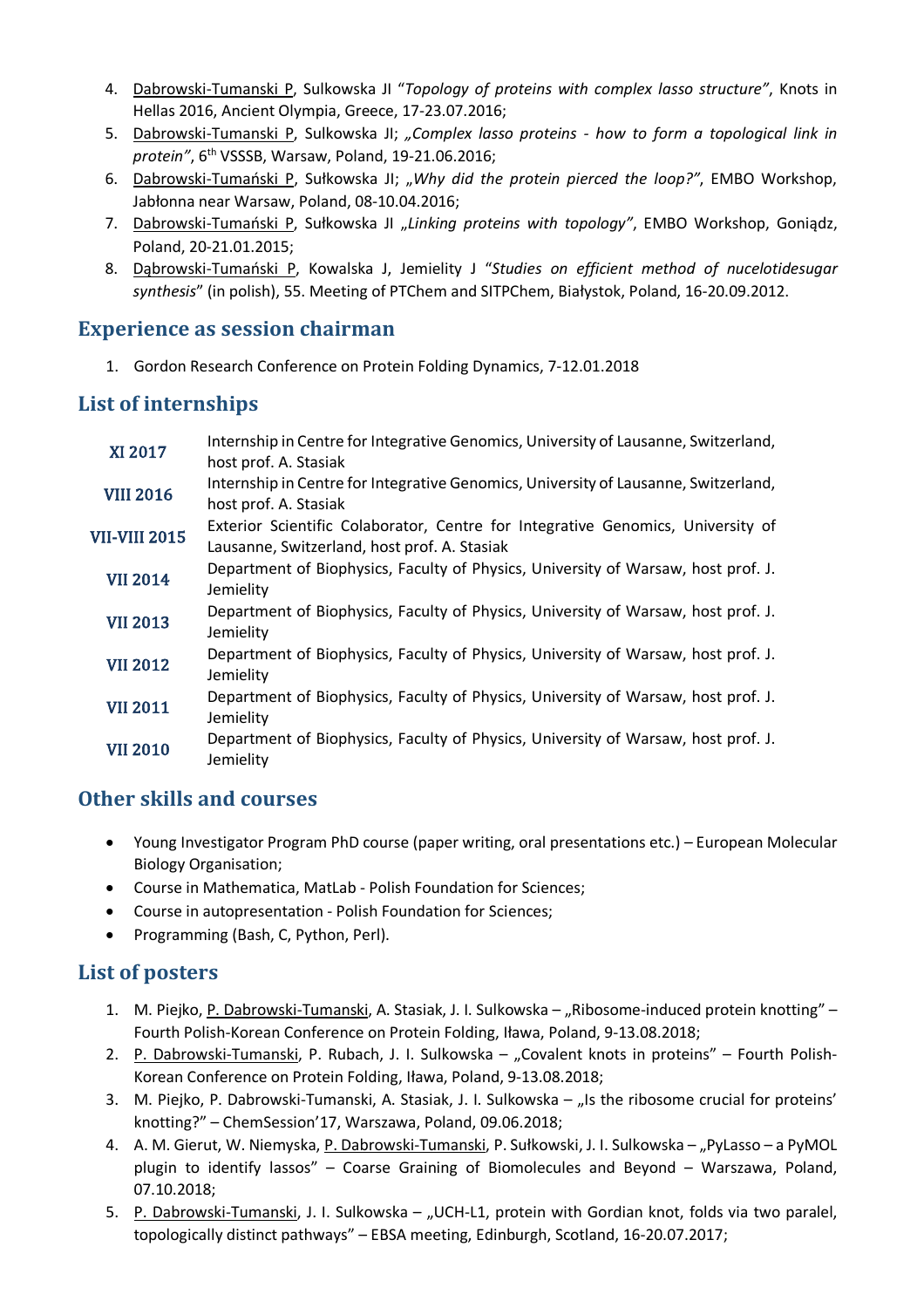- 6. P. Dabrowski-Tumanski, J. I. Sulkowska "*Links in biopolymers – definition and properties*" Biomolecules and Nanostructures 6, Podlesice near Katowice, Poland, 10-14.05.2017;
- 7. A. Jarmolinska, P. Dabrowski-Tumanski, W. Niemyska, J. I. Sulkowska "*LinkProt: a database for links within proteins*" – 9th Symposium of Polish Bioinformatics Society, Białystok, Poland, 28-30.09.2016;
- *8.* W. Niemyska, P. Dabrowski-Tumanski, K. Millett, E. Rawdon, J. I. Sulkowska "*Complex topology in proteins – Minimal surface, Gauss linking number and HOMFLY polynomial as the tools for studying Lasso and Link structures in proteins*" - Workshop on Knots and Links in Biological and Soft Matter Systems, Triest, Italy, 26-30.09.2016;
- 9. W. Niemyska, P. Dabrowski-Tumanski, K. Millett, J. I. Sulkowska "*Minimal surface, Gauss linking number and HOMFLY polynomial as the tools for studying Lasso structures in proteins*" – Knots in Hellas 2016, Ancient Olympia, Greece, 17-23.07.2016
- *10.* A. Nowicka, P. Dabrowski-Tumanski, A. Perlinska, J. I. Sulkowska *"Molecular dynamics study of decapping scavenger enzyme"* – 6<sup>th</sup> VSSSB, Warsaw, Poland, 19-21.06.2016;
- *11.* M. Majewski, P. Dabrowski-Tumanski, J. I. Sulkowska *"An overview of non-trivial topologies predicted in CASP experiment"* – 6<sup>th</sup> VSSSB, Warsaw, Poland, 19-21.06.2016;
- *12.* A. I. Jarmolinska, M. Kadlof, P. Dabrowski-Tumanski, J. I. Sulkowska "*GapRepairer: a server for automatic reconstruction of missing parts in protein models - possible aplications"* – 6th VSSSB, Warsaw, Poland, 19-21.06.2016;
- *13.* M. Sklodowski, P. Dabrowski-Tumanski, J. I. Sulkowska *"Search for optimal contact map in knotted protein folding"* – 6<sup>th</sup> VSSSB, Warsaw, Poland, 19-21.06.2016;
- *14.* P. Dabrowski-Tumanski, W. Niemyska, J. I. Sulkowska *"Folding of proteins with topological links"* Second Polish-Korean Conference on Protein Folding, Gdańsk Leźno, Poland, 28.05-01.06.2016;
- *15.* P. Dabrowski-Tumanski, W. Niemyska, P. Pasznik, J. I. Sulkowska *"LassoProt-A server and database of proteins with lassos"* - Gordon Research Conference, Protein Folding Dynamics, Galvestone, Texas, USA, 10-15.01.2016;
- *16.* P. Dabrowski-Tumanski, W. Niemyska, P. Sulkowski, J. I. Sulkowska "*Topological state of proteins with loops*" – La 96ème rencontre entre mathématiciens et physiciens théoriciens aura pour thème : Géométrie et biophysique, Strasboug, France, 17-19.09.2015;
- *17.* P. Dabrowski-Tumanski, A. Jarmolinska, J. I. Sulkowska "*Prediction of the optimal set of the contacts to fold the smallest knotted protein"* – Geometric energies with links to applications, topology and open problems, Basel, Switzerland, 31.08-3.09.2015;
- *18.* P. Dabrowski-Tumanski, W. Niemyska, M. Kadlof, P. Sulkowski, J. I. Sulkowska "*Global topology of proteins with (local) complex lasso motif*"- EMBO Young Scientific Forum, Warsaw, Poland, 2- 3.07.2015;
- *19.* A. Nowicka, P. Dabrowski-Tumanski, M. Kadlof, Jacek Jemility, J. I. Sulkowska "*Analysis of functional motions of Decapping Scavenger enzyme using coarse-grained molecular dynamics*" - EMBO Young Scientific Forum, Warsaw, Poland, 2-3.07.2015;
- *20.* P. Dabrowski-Tumanski, A. Jarmolinska, J. I. Sulkowska "*Prediction of the optimal set of the contacts to fold the smallest knotted protein"* - Biomolecules and Nanostructures 5, Jaroszowice, Poland, 13- 17.05.2015;
- 21. Grzeszczak, P. Dabrowski-Tumanski, J. I. Sulkowska "*Characteristics of the energy landscape of proteins with non-trivial topology based on tRNA (guanosine-2'-O-) methyltransferase"* - Multi-Pole Approach to Structural Science, Warsaw, Poland, 10-13.05.2015;
- 22. M. Majewski, P. Dabrowski-Tumanski, M. Kadlof, J. I. Sulkowska "*Search for non-trivial topology in CASP competition – a key element to improve protein structure prediction"* - Multi-Pole Approach to Structural Science, Warsaw, Poland, 10-13.05.2015;
- 23. P. Dabrowski-Tumanski, J. I. Sulkowska "*Minimal contact map as a way to facilitate the protein folding simulations"* - Multi-Pole Approach to Structural Science, Warsaw, Poland, 10-13.05.2015;
- 24. P. Dabrowski-Tumanski, J. I. Sulkowska "*Influence of contact map on thermodynamics and folding pathway of 2efv protein"* - 4th Annual CCP-BioSim Conference: Frontiers of Biomolecular Simulation, Leeds, UK, 7-9.01.2015;